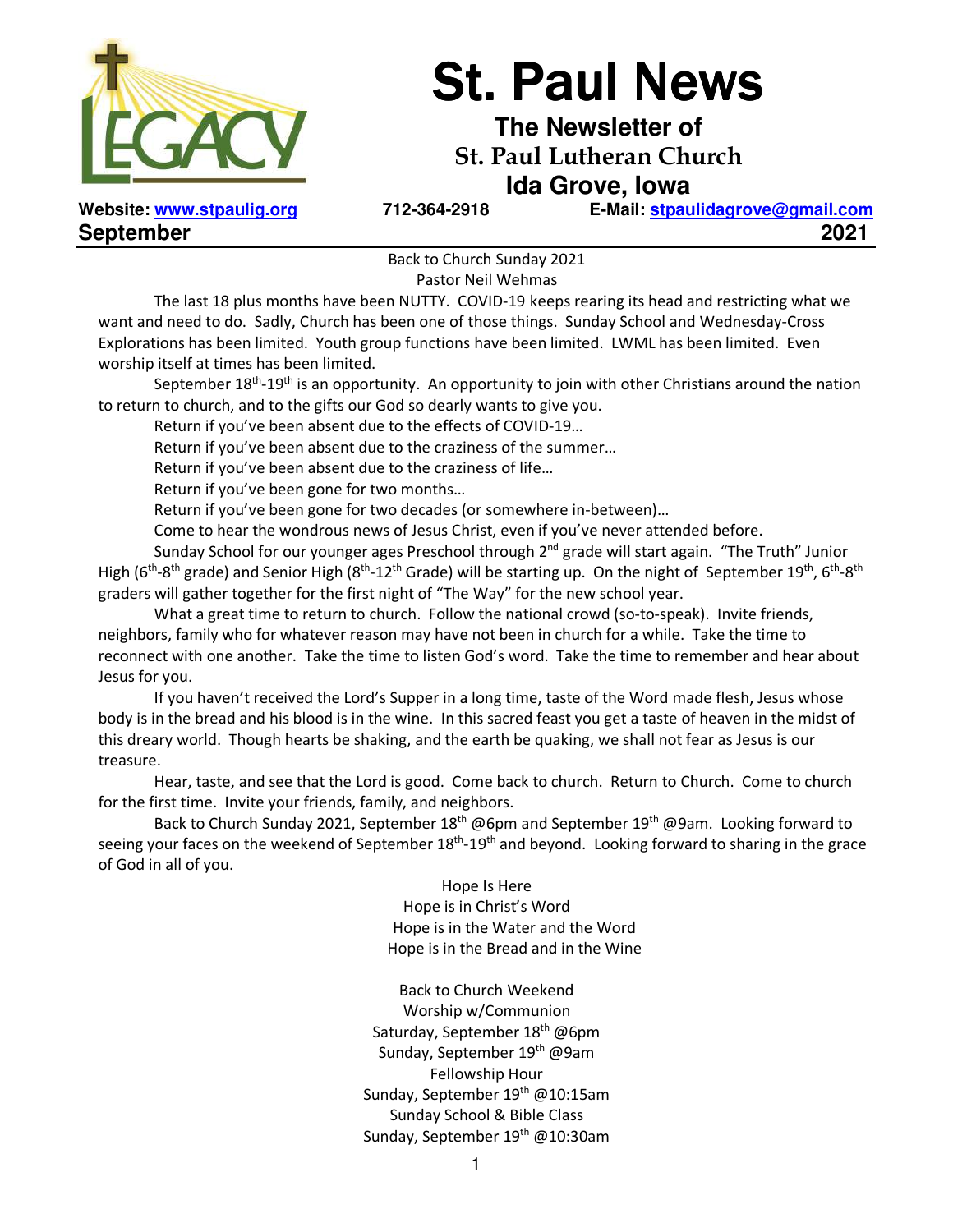#### **NEXT NEWSLETTER DEADLINE** for ANY ITEMS for in the **October Newsletter by September 15.**

Remember it's up to you or your family members to let the church office know if you are hospitalized.

#### **CHURCH NEWS**

**OFFICIAL ACTS** Funeral: Stewart Schuett, Leona McKenzie.

#### **WELCOME NEW COUNCIL MEMBERS**

The following people were appointed to vacant positions at the August Council meeting: Terry Lovett – to the open 1 year term on Board of Elders. Karen Petersen – to the open 1 year term on Bord of Youth and Family Life. Synda Jepsen – the the open 2 year term on the Board of youth and Family Life. Darcy Sibenaller to the open 2 year term on the Board of Human Care.

**FROM THE ELDERS** Brandon Johnson, Doyle Brown, Jeff Gilbert, Brent Harm, Aaron Hoffman, Terry Lovett St. Paul Lutheran Church Elders are here for you, and interested in your input or concerns.

**Jeff Gilbert 371-2608** jeff.b.gilbert@hotmail.com **Brandon Johnson 515-231-1744** brandonj2911@gmail.com **Aaron Hoffman 364-5166** aaronjen@netllc.net

**Doyle Brown 369-0214** doylebrown@frontiernet.net

**Brent Harm 712-210-4135** harm1477@gmail.com

**Terry Lovett 712-369-1447** tmlovett@frontiernet.net

**THANKSGIVING** Yes it is only September. But the Elders have already made the decision that they will host our congregation's annual Thanksgiving Eve Pie Social. Thanksgiving Eve worship will be at 7:00 PM the the Pie Social will be in the fellowship Hall after the service.

**FROM THE BOARD OF HUMAN CARE** Glenda Hausman, Darci Sibenaller



**PARISH NURSE** The church now has a automated external defibrillator available. It is located in the narthex at the top of the stairs from the lower level. On Sunday, October 10 during the fellowship time Angie Frank will be here to demonstrate how to use the AED. The following is some information on why an AED is important to have and how you can be a part of saving a life by learning to use this very simple device. The following information is taken from the website: www.med.upenn.edu/myheartmap/aed.

**AED stands for automated external defibrillator.** An AED is a device used to administer an electric shock through the chest wall to the heart. Built-in computers assess the patient's heart rhythm, judge whether defibrillation is needed, and then administer a shock if needed. Audible and/or visual prompts guide the user through the process.

Sudden cardiac arrest is a major public health problem and affects an estimated 500,000 people every year. Sudden cardiac arrest can strike anyone, so it is extremely important to be prepared to respond quickly to sudden cardiac arrest. Having an accessible Automated External Defibrillator (AED) used to quickly deliver a life-saving shock often means the difference between life and death. AEDs are important because they strengthen the Chain of Survival. They can restore a normal heart rhythm in victims of sudden cardiac arrest. New, portable AEDs enable more people to respond to a medical emergency that requires defibrillation. When a person suffers a sudden cardiac arrest, their chance of survival decreases by 7% to 10% for each minute that passes without defibrillation. AEDs save lives.

A microprocessor inside the defibrillator interprets (analyzes) the victim's heart rhythm through adhesive electrodes. The computer analyzes the heart rhythm and advises the operator whether a shock is needed. AEDs advise a shock only to ventricular fibrillation and fast ventricular tachycardia. The electric current is delivered through the victim's chest wall through adhesive electrode pads.

An AED can check a person's heart rhythm. It can recognize a rhythm that requires a shock. And it can advise the rescuer when a shock is needed. The AED uses voice prompts, lights and text messages to tell the rescuer the steps to take. AEDs are very accurate and easy to use. With training, anyone can learn to operate an AED safely.

Most AEDs are designed for use by non-medical personnel such as police, flight attendants, security guards, and other lay rescuers who have been properly trained. **Having more people in the community who can respond to a medical emergency by providing defibrillation will greatly increase sudden cardiac arrest survival rates.**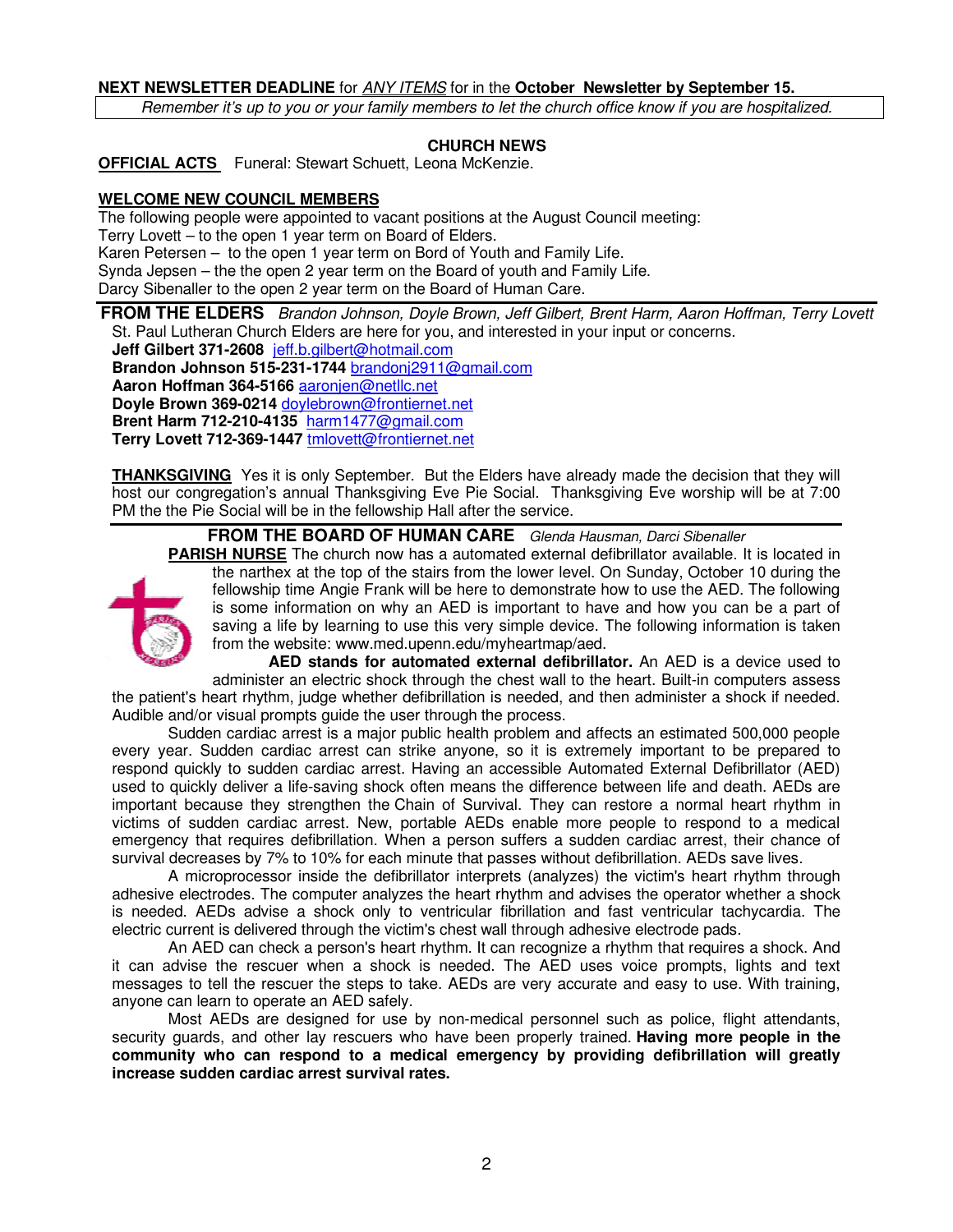#### **LIFE QUOTE** "Gospel-motivated means we tell how Almighty God creates every human life as special,



and that we treat them with that sanctity. It means we declare how He redeems every human life as precious, and that we demonstrate it to them. It means we proclaim how He calls every human life His own priceless treasure from fertilization to forever, and that we put it into practice." Pastor Michael Salemink, Executive Director of Mission and Ministry, Lutherans For Life – A Life Quote from Lutherans For Life • lutheransforlife.org

**COMMUNITY BASKET Donations** for **September: Laundry/Kitchen Items: detergent, bleach, sryer sheets, fabric softener, dish soap.** Place your donation in the shopping cart in the Narthex. All items are appreciated as well, as they can always use donations. The Community Basket is open on Thursdays (except 3rd Thusday), from 2:30-5:30PM. The **Mobile Pantry** will be at the **Odebolt Community Center on September 16th , from 4:30-5:30PM.** 

**FROM THE BOARD OF STEWARDSHIP & MISSIONS** Brad Zobel & Deb Clausen **STEWARDSHIP CORNER** Scripture is full of instances where God has used ordinary people like us to accomplish extraordinary things. He chose a stammering Moses to lead His people out of bondage, self-

serving fishermen, James and John, to lead His Church and spread the Gospel, impulsive Peter's confession upon which to build His Church, and Paul, who spoke of a thorn in his flesh, to be the first great missionary of the Christian Church. God uses imperfect people, those whom the world considers weak and flawed, to extend His kingdom. When we allow ourselves to be used by God in whatever way He chooses, He takes our meager talents and blesses them.



#### **AS STEWARDS, we understand that we are not self-sufficient but dependent upon God's grace to be faithful in our stewardship.**

"From the fullness of His grace we have all received one blessing after another" (John 1:16).

**VANCO MOBILE APP** Thank you for your patience. We will soon be providing more information for you to be able to use VANCO Mobile App (free in your app store) to be able to electronically send your contribution directly to St. Paul Lutheran Church account. We hope that this feature will give you another option. We will have more information and updates soon, via our website, bulletin and newsletter. You are still welcome to mail in your contributions or contact your local bank to do online giving through them as well If you are interested in this app, you can also contact the church office.

#### **FROM SHARA OSIRO IN KENYA Updates from the Field: WORKERS FOR THE HARVEST...**



**A VISIT TO PROJECT 24 LENKISHON...** Due to restrictions and lockdowns of the Coronavirus pandemic, I have not been able to travel as much. As restrictions eased, my colleague Britt Odemba and I could plan a visit to Project 24 site Lenkishon. It is the closest one to where we are in Nairobi. We wanted to take new photos and videos of the children and the site and to spend time with them and the staff. Being around the kids evokes such joy. The view from the main building looks out to beautiful mountains, and it sits nearby to a watering hole where cows and goats can be seen throughout the day. Britt and I received a warm welcome to the

site. Some of the children were at the nearby school doing exam reviews, so we took a walk to visit them there. We were escorted by the others that remained at the site. It was a fun walk, as the kids asked questions and giggled when I took photos of them along the way. It was also nice to see the locals going about regular day-to-day activities of taking their livestock out to graze. At the school, we were greeted by the deputy principal and lots of smiles from the children. The walk back to the site took us past the Lutheran church where the kids worship. We were blessed to have the kids sing a few songs for us. Now it was down to the business of taking individual photos. The boys are always so serious and don't usually like to smile. The girls on the other hand smile a bit more and without too much coaxing. Afterward, we shared a meal and talked more about how things are going with the site manager. We received positive update, and from our time with the children could see that they are doing well and are happy. We thank the Lord for that. **Prayers & Praise** 

- Pray for God's strength andguidance as Michael and I serve in Africa.
- Pray for the children at theProject 24 sites and KaramaAcademy-Kibera.
- Prayers for safety and goodhealth for all during this time ofCOVID.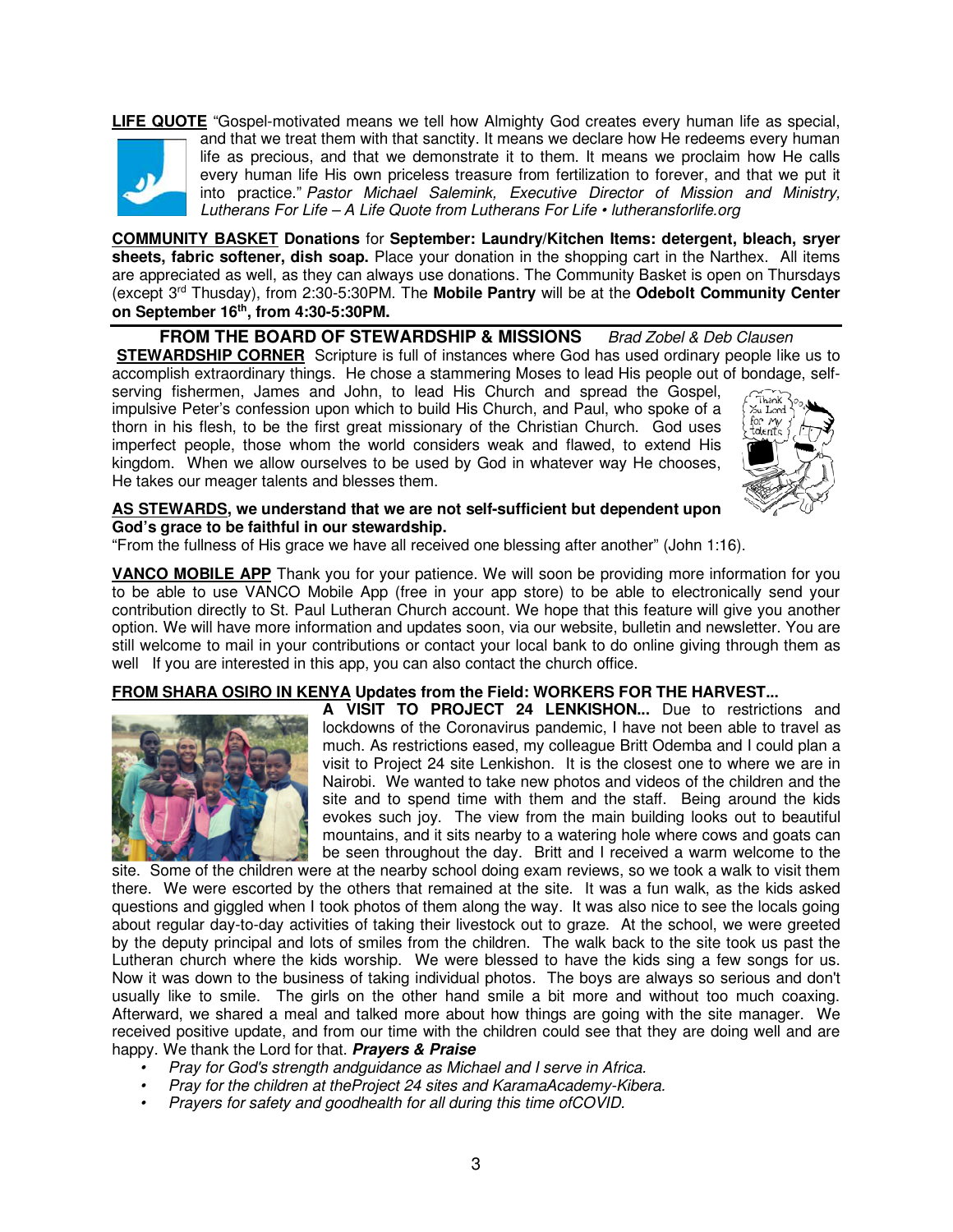- Praise God for 12 years ofserving Him in Africa.
- Praise God for all of YOU andthe love & support that you giveto me and Michael.

Together In Christ...Shara & Michael

#### **MISSION CENTRAL EVENTS Mission Central – LCMS World Mission**



40718 Highway E 16, Mapleton, Iowa 51034 PH: 712-882-1029 Gary.Thies@lcms.org 712-882-1029

Be sure to check the bulletin board in the hallway by upstairs Conference Room for information on Missionaries visiting Mission Central this month.

**BACK-PACK BLESSINGS** Please consider donating to "Backpack Blessings" which will supply the school kids with food items to help offset the at-home food insecurity in our local school system. We will be having a display and donation bin in the narthex and will also accept cash donations to purchase needed items.

**FROM THE BOARD OF TRUSTEES** Ross Ladwig, John Brinkman, Dennis Clausen, Dale Edsen **Project Updates:** 

- Repairing Education building heating and air-conditioning.
- Installation of outdoor solor lighting outside north entrance doors.
- Redoing outdoor plants & schrubs

**FROM THE BOARD OF EVANGELISM / ASSIMILATION** Jen Hoffman & Kristy Gilbert **PLEASE JOIN US FOR COFFEE AND FELLOWSHIP ON SUNDAY MORNINGS** we will have coffee and treats in the fellowship hall immediately following the Sunday worship service. Please plan to join us for coffee, a sweet treat and great conversation. Everyone is welcome!

**MAIN STREET LIVING IS A LUTHERAN TELEVISION PROGRAM** that is endorsed by the Iowa West



District of the Lutheran Church-Missouri Synod. The program receives no funding from the District, but is totally funded by viewers and congregations of the KCAU Viewing area. The program is broadcast on **KCAU, the ABC network affiliate in Sioux City on Sunday morning, starting at 10:00 AM**. The first 30 minutes are remastered episodes of the popular "This is the Life" series that was very popular in the 70's and 80's. The second half of the program is a modified Lutheran worship

service that features a different Pastor each week, from the station's broadcast area.



**WEBSITE** Our website is designed to make it smart phone (mobile), laptop, tablet, and desktop PC friendly. The same content is present no matter which device you're using. The website recognizes what device is seeking access and then arranges the content to fit the device. Scan the QR symbol with your smart phone and get direct access to our website. Check out our website for links to our facebook pages and twitter accounts.

**FROM THE BOARD OF CHRISTIAN EDUCATION** Jon Devitt & Robyn Devitt **CONFIRMATION AND MIDWEEK CLASSES start on September 1st 5:45-6:45PM**, for grades 3rd -8th **WEDNESDAY MORNING BIBLE CLASS –** The class meets from 9:30-10:30AM on Wed mornings in the

Conference Room in the lower level.

**NEW MEMBER CLASS** currently meets on Wednesday at 7:00 PM.

**SUNDAY SCHOOL will start on Sunday, September 19th from 10:15-11:15AM**, **grades: 4 year old preschool – 12th grade** 

**SUNDAY ADULT BIBLE CLASS** Pastor Salcido will resume leading the Adult Bible Class on Sunday, September 19<sup>th</sup> and we will resume our study of the book of Acts. Be sure to join us in the lowerlevel Conference Room. 10:30-11:15AM

"THE TRUTH" BIBLE CLASS FOR 8TH-12TH GRADES will meet starting Sunday, September 19<sup>th</sup> from 10:15-11:15AM

**"THE WAY" FOR 6TH -8TH GRADES** will meet **Sunday, September 19th** from 5:00-7:00PM **"THE HIGHWAY" FOR 8TH -12TH GRADES** will meet **Sunday, September 26TH** from 5:00-7:00PM **THEOLOGY AT SUBWAY** starting **Thursday, September 2** from 6:00-7:00PM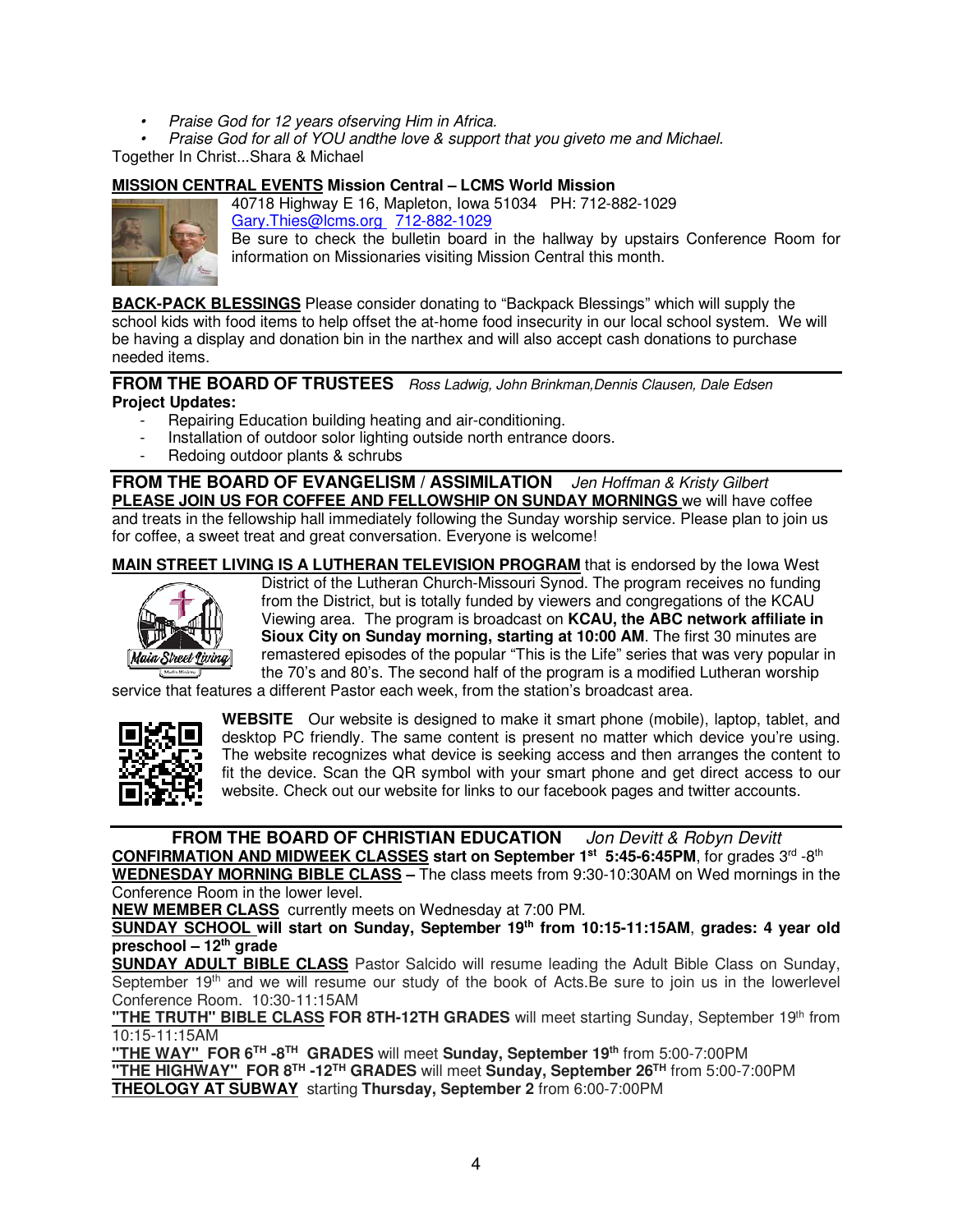#### **FROM THE BOARD OF YOUTH AND FAMILY LIFE** Karen Petersen and Synda Jepsen



The 3<sup>rd</sup> and 4<sup>th</sup> Graders will receive their Bibles during this service



Weekend of September 19th St. Paul Lutheran Church, Ida Grove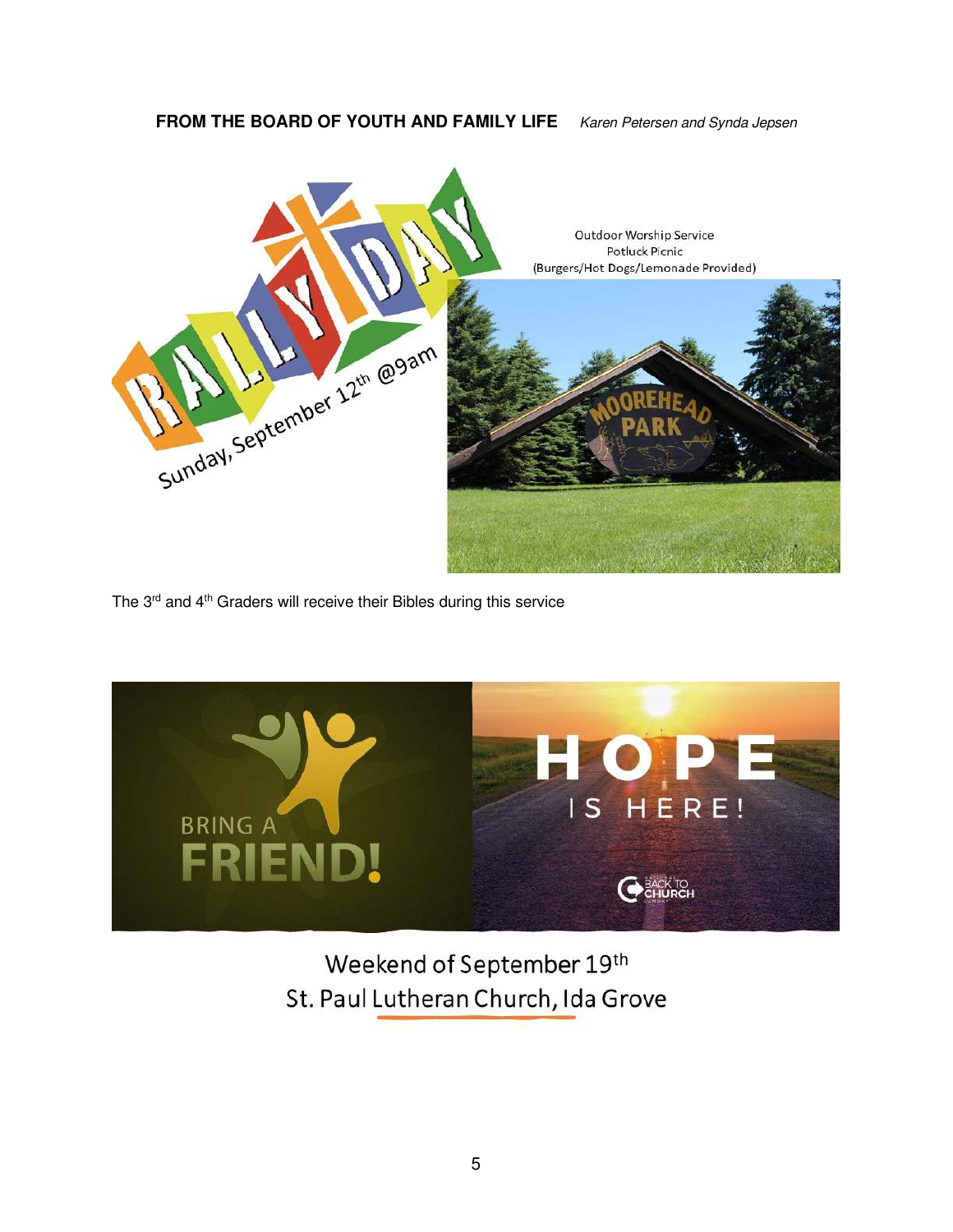#### **LWML MEETINGS FOR September**

**RUTH (2)** will meet at the church. Linda will be BSL.

**LOIS (3)** will meet on September 2 in the Conference Room at 1:30PM. Janice will be our hostess and Janice will be BSL. We had 8 members and 1 guest present for our July meeting.

**EUNICE (10)** will meet on September 2 at the Bread Box in Battle Creek at 2:30PM. Shar will be hostess and Karen will be BSL. We had 4 present for our July meeting.

**JOHANNA(12)** will meet on September 2 at 6:30PM in the Conference Room, hostess will be Karen L and Marge will be BSL

**ANY LADIES of St. Paul who would like to participate in a ladies Bible Study please join any of these groups at their various times or locations, they would be thrilled for you to sit in with their Bible Studies.** 

**FALL ZONE RALLY on Saturday, September 18th 9:00AM brunch at St. Paul, Hanover, Charter Oak.** Speaker is Judy Egli on her trip to Haiti.

**ADVENT SUPPERS – we are hoping to have Advent Suppers again this year and are looking for individuals or groups who would want to provide a meal and serve it. The Junior High Youth will be doing one of the Wednesdays, but we have 3 other Wednesdays up for grabs please contact the church office if you are interested in providing and serving for one of the Wednesday's in December, 364-2819**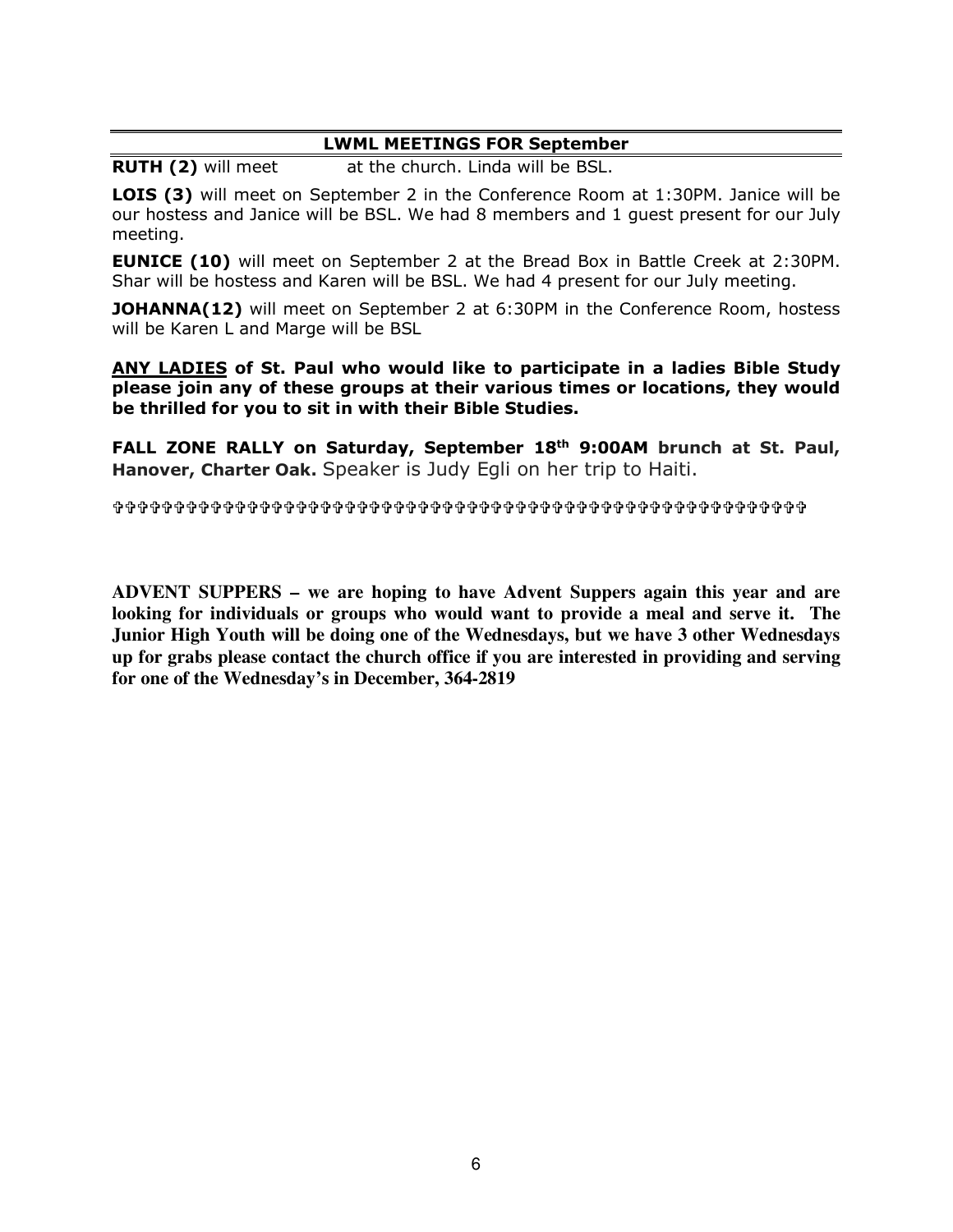## \*New Schedule for Fall 2021\* St. Paul Lutheran Church, Ida Grove

**Contract Contract Contract Contract Contract Contract Contract Contract Contract Contract Contract Contract Contract Contract Contract Contract Contract Contract Contract Contract Contract Contract Contract Contract Contr** 

**CONTRACTOR** 

**Contract of Contract of Contract of Contract of Contract of Contract of Contract of Contract of Contract of Contract of Contract of Contract of Contract of Contract of Contract of Contract of Contract of Contract of Contr** 

**CONTRACTOR** 

**CONTRACTOR** 

**Contract of Contract of Contract of Contract of Contract of Contract of Contract of Contract of Contract of Co** 

00000000000

**Contract of the Contract of the Contract of The Contract of The Contract of The Contract of The Contract of The Contract of The Contract of The Contract of The Contract of The Contract of The Contract of The Contract of T** 

**CONTRACTOR** 

**CONTRACTOR** 

**CONTRACTOR** 

**Contract of the Contract of the Contract of The Contract of The Contract of The Contract of The Contract of The Contract of The Contract of The Contract of The Contract of The Contract of The Contract of The Contract of T** 

**SANTA CONTRACTOR** 

### **Sunday School Preschool-12th Grade**

0000000000

**Contract on the Contract of Contract on the Contract of Contract on the Contract of Contract on the Contract of Contract on the Contract of Contract on the Contract of Contract on the Contract of Contract on the Contract** 

200000000

Sunday school will be held starting **September19**, 10:15-11:15AM. Join us for Bible stories, crafts, music and snacks.

## **Midweek Cross Explorations 3rd -8th Grade**

Midweek Classes will be held on Wednesdays starting **September 1**, 5:45-6:45PM. Join us as we continue our study of the Bible and Luther's Catechism.

If you have any questions, please contact Robyn Devitt 712- 369-0978 or call the church office 712-364-2918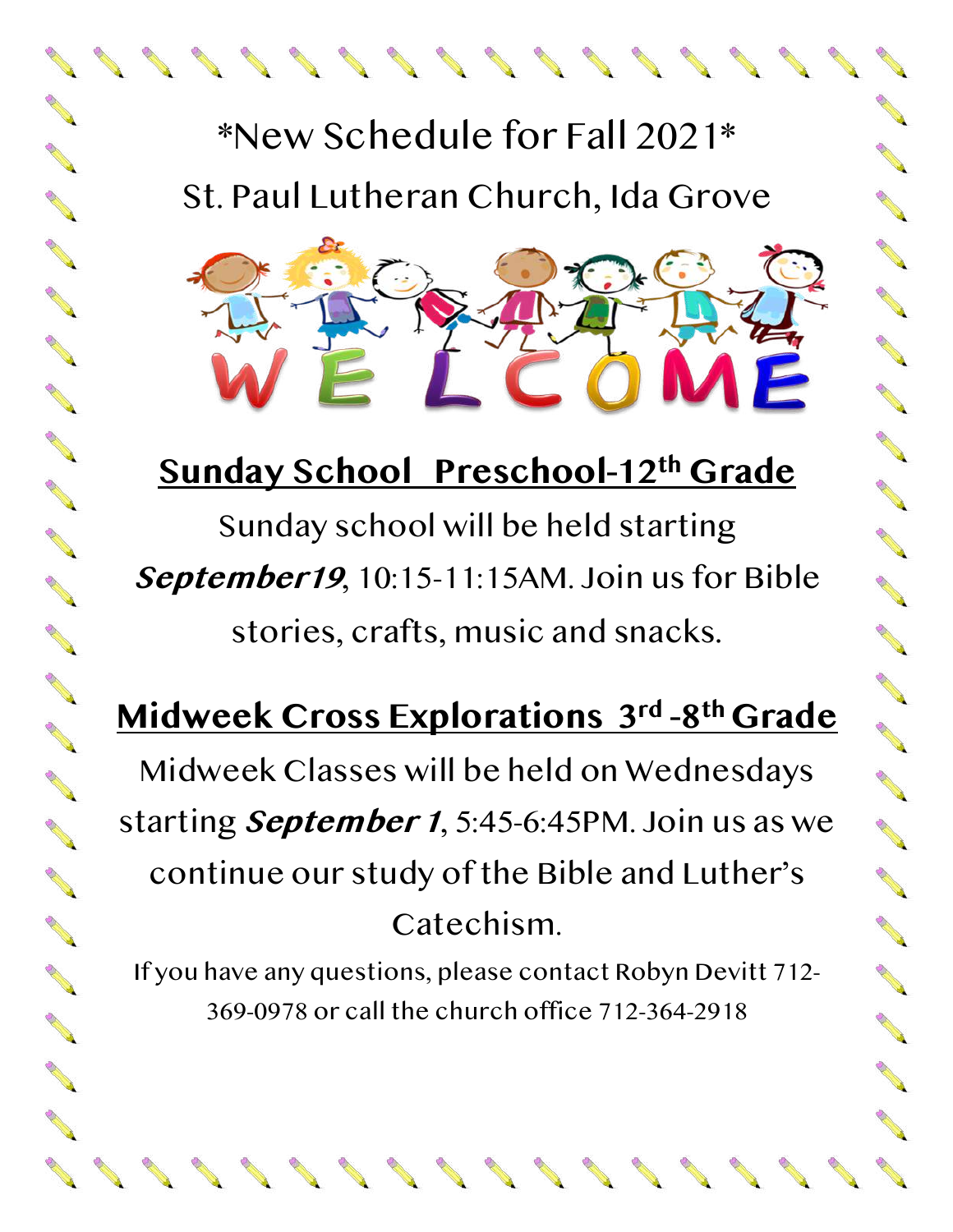

GET SERIOUS, REALLY SERIOUS. GET DOWN ON YOUR KNEES BEFORE THE MASTER; IT'S THE ONLY WAY YOU'LL GET ON YOUR FEET.